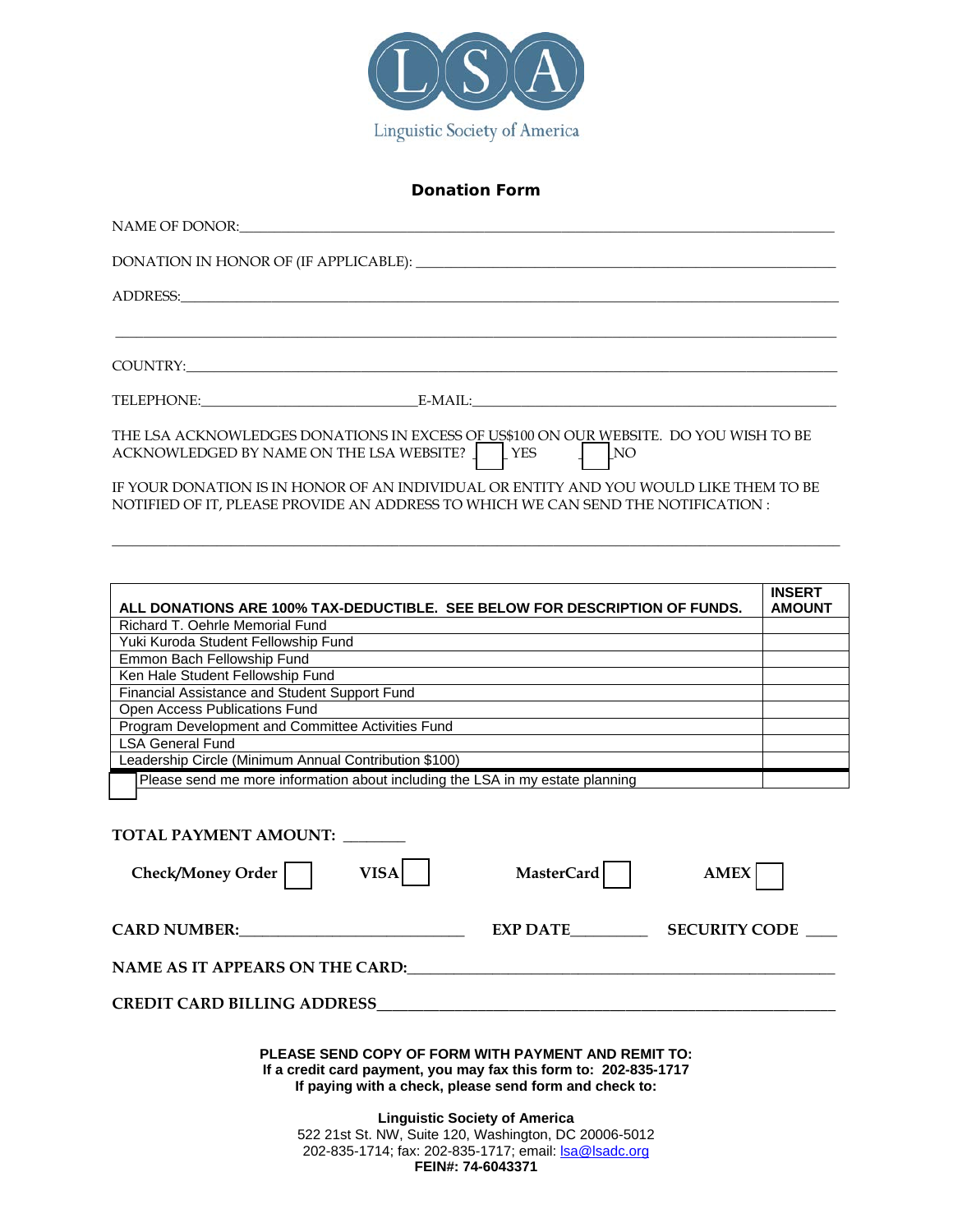## **New - Richard T. Oehrle Memorial Fund**

• Established in memory of Richard T. Oehrle, the endowment will fund 'The Richard T. Oehrle Memorial Lecture' annually at the European Summer School in Language, Logic and Information (ESSLLI). ESSLLI is the flagship event of the Association for Logic, Language and Information (FoLLI).The proceeds from the endowment's principal will underwrite the travel and lodging costs of the chosen speaker. The fundraising goal for the endowment is \$75,000. The LSA's goal is to raise the remainder within 18 months of the endowment's establishment in March, 2018.

## **Yuki Kuroda Student Fellowship Fund**

• Established in honor of LSA member and pre-eminent scholar of Japanese linguistics, Yuki Kuroda, this new student fellowship will be reserved for linguistics students from Japan to attend the LSA's biennial summer Linguistic Institute. It will cover tuition, travel, lodging, and board. Preference will be given to Japanese who haven't yet started studying in the US.

## **Emmon Bach Fellowship Fund**

• Established in memory of former LSA President Emmon Bach, this fund provides support for the LSA's continuing sponsorship of student fellowships at CoLang, the Institute for Collaborative Language Research.

## **Ken Hale Student Fellowship Fund**

Named for Ken Hale, a linguist whose dedication to studying and preserving endangered languages is legendary, the Fellowship will be awarded to a graduate student attending the biennial summer Linguistic Institute who is pursuing a course of study to document endangered languages and work with communities toward their preservation

#### **Financial Assistance and Student Support Fund:**

- Provides support for student fellowships to attend the Linguistic Institute and CoLang (formerly InField).
- Provides financial assistance to student members presenting at LSA meetings.
- Provides childcare services during Linguistic Institutes, the Annual Meeting and other events.
- Provides support for scholars from countries experiencing economic hardship to participate in Linguistic Institutes, the Annual Meeting, and other events, and provides complimentary electronic access to Language for scholars and institutions in such countries.
- Provides sign language interpreting services at Annual Meetings.

## **Open Access Publications Fund (renamed in October 2016)**

- Provides support for the LSA's platinum open-access publication of Semantics and Pragmatics.
- Provides support for the LSA's green open-access publication of Language via the LSA website.
- Provides support for maintaining an online archive of other LSA open access materials, such as Book Notices, Extended Abstracts, Conference Proceedings, and scholarly journal archives.

#### **Program Development and Committee Activities Fund:**

• Provides support for the development of new programs and services to address the interests of LSA members, the linguistics community, and the general public.